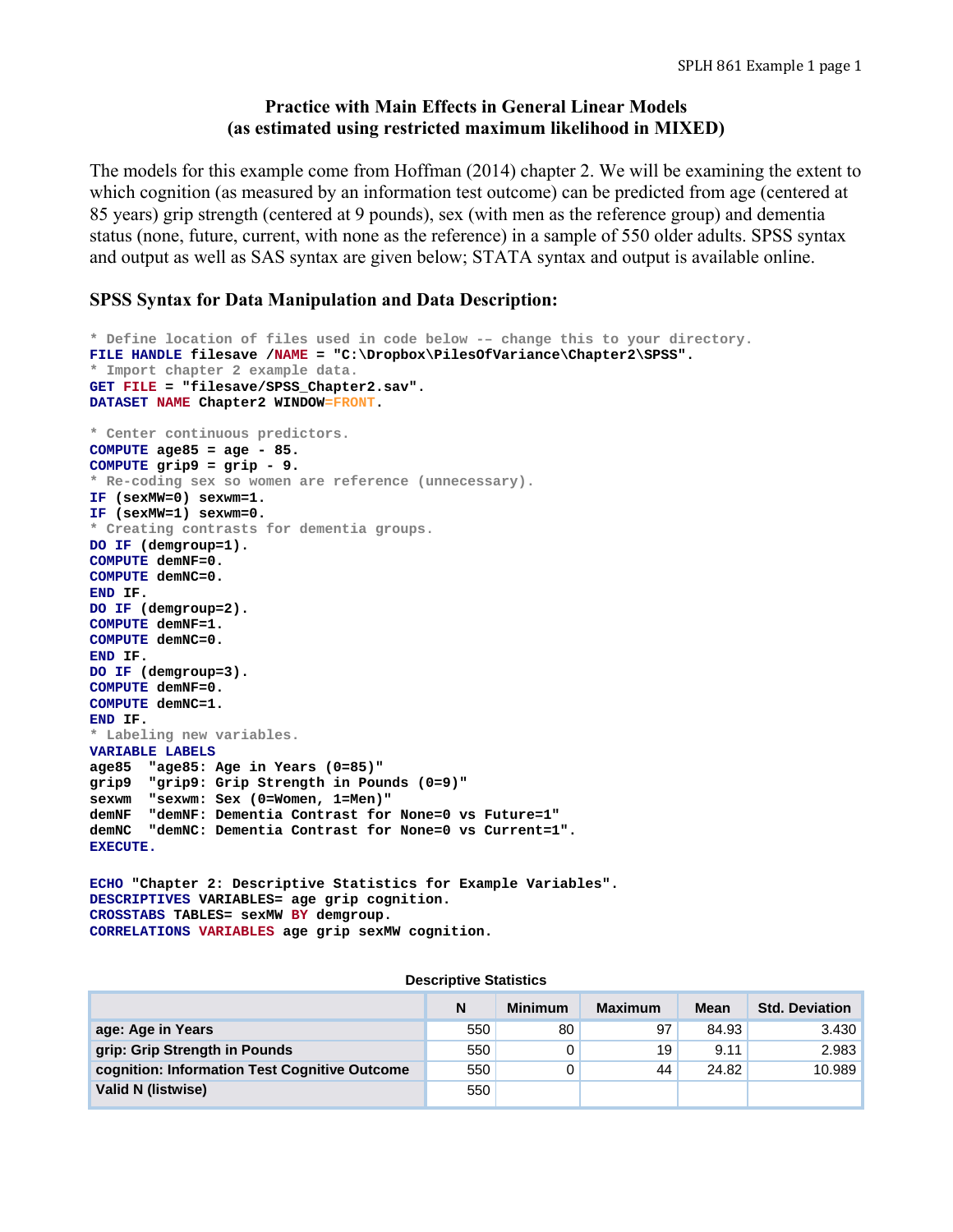#### **Crosstabulation**

|                    |   | demgroup: Dementia Diagnosis (1=None,<br>2=Future, 3=Current) |     |              |     |
|--------------------|---|---------------------------------------------------------------|-----|--------------|-----|
|                    |   |                                                               | 3   | <b>Total</b> |     |
| sexMW: Sex (0=Men, | 0 | 168                                                           | 40  | 19           | 227 |
| $1 = W$ omen $)$   |   | 231                                                           | 69  | 23           | 323 |
| Total              |   | 399                                                           | 109 | 42           | 550 |

#### **Correlations**

|                               |                            | age: Age in<br><b>Years</b> | grip: Grip<br>Strength in<br><b>Pounds</b> | sexmw: Sex<br>$(0=Men,$<br>1=Women) | cognition:<br><b>Information</b><br><b>Test Cognitive</b><br><b>Outcome</b> |
|-------------------------------|----------------------------|-----------------------------|--------------------------------------------|-------------------------------------|-----------------------------------------------------------------------------|
| age: Age in Years             | <b>Pearson Correlation</b> |                             | $-184$                                     | .046                                | $-170$                                                                      |
|                               | Sig. (2-tailed)            |                             | .000                                       | .286                                | .000                                                                        |
|                               | N                          | 550                         | 550                                        | 550                                 | 550                                                                         |
| grip: Grip Strength in        | <b>Pearson Correlation</b> | -.184                       |                                            | $-.403$                             | .242                                                                        |
| <b>Pounds</b>                 | Sig. (2-tailed)            | .000                        |                                            | .000                                | .000                                                                        |
|                               | N                          | 550                         | 550                                        | 550                                 | 550                                                                         |
| sexMW: Sex (0=Men,            | <b>Pearson Correlation</b> | .046                        | $-.403$                                    |                                     | $-236$                                                                      |
| 1=Women)                      | Sig. (2-tailed)            | .286                        | .000                                       |                                     | .000                                                                        |
|                               | N                          | 550                         | 550                                        | 550                                 | 550                                                                         |
| cognition: Information        | <b>Pearson Correlation</b> | $-170$                      | .242                                       | $-236$                              |                                                                             |
| <b>Test Cognitive Outcome</b> | Sig. (2-tailed)            | .000                        | .000                                       | .000                                |                                                                             |
|                               | N                          | 550                         | 550                                        | 550                                 | 550                                                                         |

## **SAS Syntax and Output for Data Manipulation and Data Description:**

```
* Defining global variable for file location to be replaced in code below;
  %LET filesave= C:\Dropbox\PilesOfVariance\Chapter2\SAS; 
* Location for SAS files for these models (uses macro variable filesave);
  LIBNAME filesave "&filesave."; 
* Import chapter 2 example data into work library;
DATA work.Chapter2; SET filesave.SAS_Chapter2; 
* Center continuous predictors;
age85 = age - 85; 
grip9 = grip - 9; 
* Re-coding sex so women are reference (unnecessary);
      IF sexMW=0 THEN sexwm=1; 
ELSE IF sexMW=1 THEN sexwm=0; 
* Creating all possible contrasts for dementia groups;
     IF demgroup=1 THEN DO; demNF=0; demNC=0; END; 
ELSE IF demgroup=2 THEN DO; demNF=1; demNC=0; END; 
ELSE IF demgroup=3 THEN DO; demNF=0; demNC=1; END; 
* Labeling new variables;
LABEL 
age85= "age85: Age in Years (0=85)"
grip9= "grip9: Grip Strength in Pounds (0=9)"
sexwm= "sexwm: Sex (0=Women, 1=Men)"
demNF= "demNF: Dementia Contrast for None=0 vs Future=1"
demNC= "demNC: Dementia Contrast for None=0 vs Current=1"; 
RUN;
```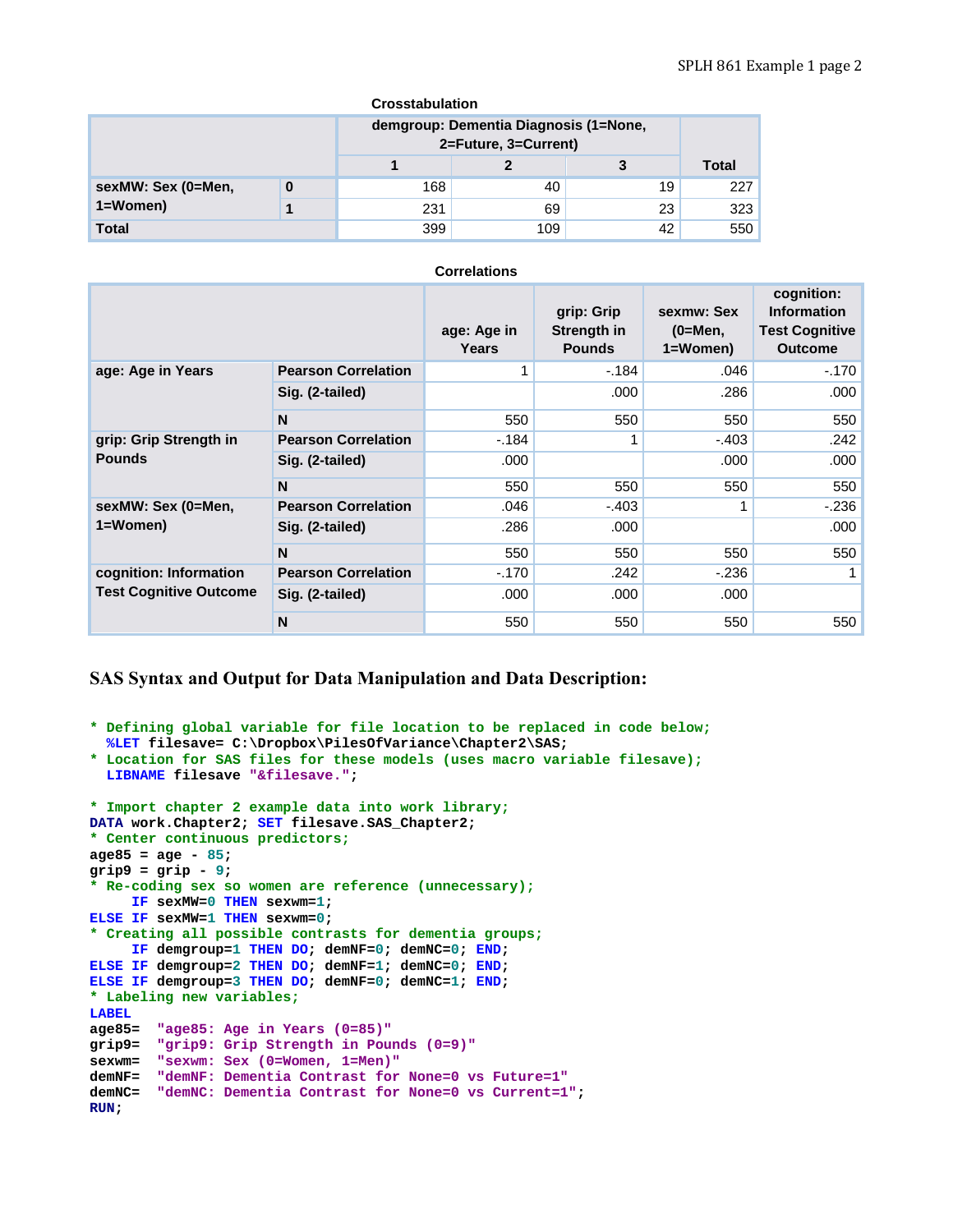```
TITLE1 "Chapter 2: Descriptive Statistics for Example Variables"; 
PROC MEANS DATA=work.Chapter2; VAR age grip cognition; RUN; 
PROC FREQ DATA=work.Chapter2; TABLE sexMW*demgroup; RUN; 
PROC CORR DATA=work.Chapter2; VAR age grip sexMW cognition; RUN; 
TITLE1;
```
## **SPSS and SAS MIXED Syntax and SPSS Output for Empty Model in Equation 2.3**

```
Cognition = \beta_0 + e_i
```

```
DATASET ACTIVATE Chapter2 WINDOW=FRONT. 
ECHO 'Eq 2.3: Empty Means Model'. 
MIXED cognition 
     /METHOD = REML
     /PRINT = SOLUTION TESTCOV 
     /FIXED = . 
TITLE1 'Eq 2.3: Empty Means Model'; 
PROC MIXED DATA=work.Chapter2 COVTEST NOCLPRINT NAMELEN=100 IC METHOD=REML; 
     MODEL cognition = / CHISQ SOLUTION CL DDFM=BW; 
      ODS OUTPUT CovParms=CovEmpty;
```

```
RUN; TITLE1;
```
#### **Information Criteria<sup>a</sup>**

| -2 Restricted Log Likelihood                | 4196.098 |
|---------------------------------------------|----------|
| <b>Akaike's Information Criterion (AIC)</b> | 4198.098 |
| <b>Hurvich and Tsai's Criterion (AICC)</b>  | 4198.105 |
| <b>Bozdogan's Criterion (CAIC)</b>          | 4203.406 |
| <b>Schwarz's Bayesian Criterion (BIC)</b>   | 4202.406 |

#### **Estimates of Fixed Effects<sup>a</sup>**

|                  |                 |                   |     |        |      | 95% Confidence Interval |             |
|------------------|-----------------|-------------------|-----|--------|------|-------------------------|-------------|
| <b>Parameter</b> | <b>Estimate</b> | <b>Std. Error</b> | df  |        | Sig. | <b>Lower Bound</b>      | Upper Bound |
| <b>Intercept</b> | 24.821818       | 468574            | 549 | 52.973 | .000 | 23.901401               | 25.742235   |

### **Estimates of Covariance Parameters<sup>a</sup>**

|                  |                 |                   |        |      | 95% Confidence Interval |             |
|------------------|-----------------|-------------------|--------|------|-------------------------|-------------|
| <b>Parameter</b> | <b>Estimate</b> | <b>Std. Error</b> | Wald Z | Sig. | <b>Lower Bound</b>      | Upper Bound |
| <b>Residual</b>  | 120.758722      | 7.288654          | 16.568 | .000 | 107.285837              | 135.923522  |

### **Intercept**  $β_0 =$

#### **Descriptive Statistics (repeated from before)**

|                                               | N   | <b>Minimum</b> | <b>Maximum</b> | <b>Mean</b> | <b>Std. Deviation</b> |
|-----------------------------------------------|-----|----------------|----------------|-------------|-----------------------|
| age: Age in Years                             | 550 | 80             | 97             | 84.93       | 3.430                 |
| grip: Grip Strength in Pounds                 | 550 |                | 19             | 9.11        | 2.983                 |
| cognition: Information Test Cognitive Outcome | 550 |                | 44             | 24.82       | 10.989                |
| Valid N (listwise)                            | 550 |                |                |             |                       |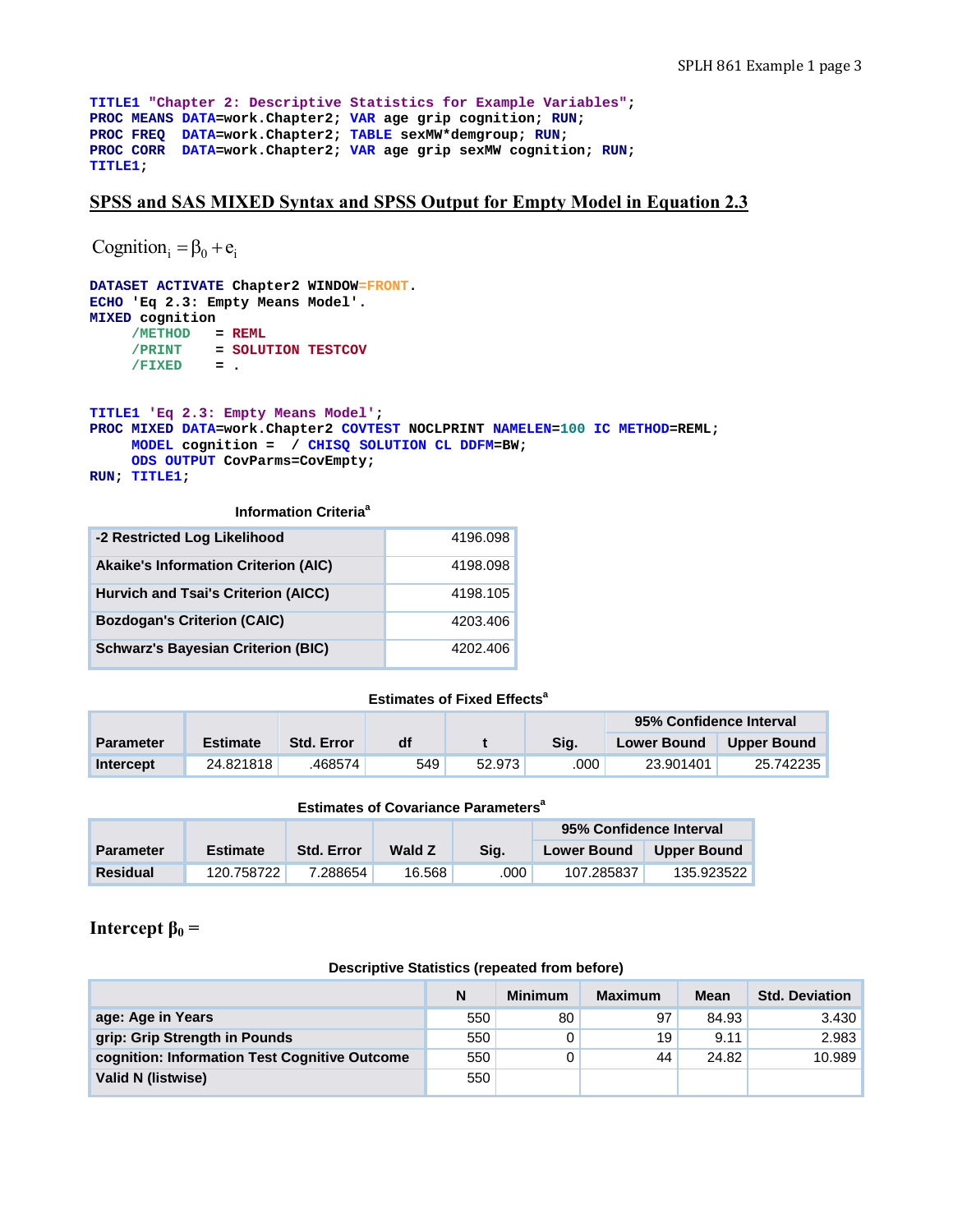# **SPSS and SAS MIXED Syntax and SPSS Output for Age Model in Equation 2.4**

Cognition =  $\beta_0 + \beta_1 (Age_i - 85) + e_i$ 

```
DATASET ACTIVATE Chapter2 WINDOW=FRONT. 
ECHO 'Eq 2.4: Adding Age 0=85'. 
MIXED cognition WITH age85 
     /METHOD = REML
      /PRINT = SOLUTION TESTCOV 
      /FIXED = age85. 
TITLE1 'Eq 2.4: Adding Age 0=85'; 
PROC MIXED DATA=work.Chapter2 COVTEST NOCLPRINT NAMELEN=100 IC METHOD=REML; 
      MODEL cognition = age85 / CHISQ SOLUTION CL DDFM=BW; 
      ODS OUTPUT CovParms=CovAge; 
RUN; TITLE1; 
      * Call macro to calculate R2 for overall model;
        %ModelR2(CovBase=CovEmpty, CovFewer=CovEmpty, CovMore=CovAge);
```

| <b>Information Criteria<sup>a</sup></b>     |          |  |  |  |  |  |  |
|---------------------------------------------|----------|--|--|--|--|--|--|
| -2 Restricted Log Likelihood                | 4182.081 |  |  |  |  |  |  |
| <b>Akaike's Information Criterion (AIC)</b> | 4184.081 |  |  |  |  |  |  |
| Hurvich and Tsai's Criterion (AICC)         | 4184.088 |  |  |  |  |  |  |
| <b>Bozdogan's Criterion (CAIC)</b>          | 4189.387 |  |  |  |  |  |  |
| <b>Schwarz's Bayesian Criterion (BIC)</b>   | 4188.387 |  |  |  |  |  |  |

#### **Estimates of Fixed Effects<sup>a</sup>**

|                  |                 |                   |     |          |      | 95% Confidence Interval |                    |
|------------------|-----------------|-------------------|-----|----------|------|-------------------------|--------------------|
| <b>Parameter</b> | <b>Estimate</b> | <b>Std. Error</b> | df  |          | Sig. | <b>Lower Bound</b>      | <b>Upper Bound</b> |
| Intercept        | 24.781837       | .462243           | 548 | 53.612   | .000 | 23.873852               | 25.689822          |
| age85            | $-546091$       | .134856           | 548 | $-4.049$ | .000 | -.810988                | $-281194$          |

#### **Estimates of Covariance Parameters<sup>a</sup>**

|                  |                 |                   |        |      | 95% Confidence Interval |                    |
|------------------|-----------------|-------------------|--------|------|-------------------------|--------------------|
| <b>Parameter</b> | <b>Estimate</b> | <b>Std. Error</b> | Wald Z | Sia. | <b>Lower Bound</b>      | <b>Upper Bound</b> |
| <b>Residual</b>  | 117.464155      | 7.096269          | 16.553 | .000 | 104.347583              | 132.229490         |

## **From SAS:**

R2 (% Reduction) Overall and for CovEmpty vs. CovAge

|          |          |          |        |        |         | R <sub>2</sub> from |              |
|----------|----------|----------|--------|--------|---------|---------------------|--------------|
| Name     | CovParm  | Estimate | StdErr | ZValue | ProbZ   | Base                | R2 Increment |
| CovEmpty | Residual | 120.76   | 7.2887 | 16.57  | < 0.001 | $-0.000000$         |              |
| CovAge   | Residual | 117.46   | 7.0963 | 16.55  | < 0.001 | 0.027282            | 0.027282     |

## **Interpret each fixed effect:**

Intercept  $β_0 =$ 

Main effect of Age  $\beta_1$  =

**Calculate R<sup>2</sup>** = (old – new) / (old) =  $(120.76 - 117.46)$  /  $(120.76) = .027$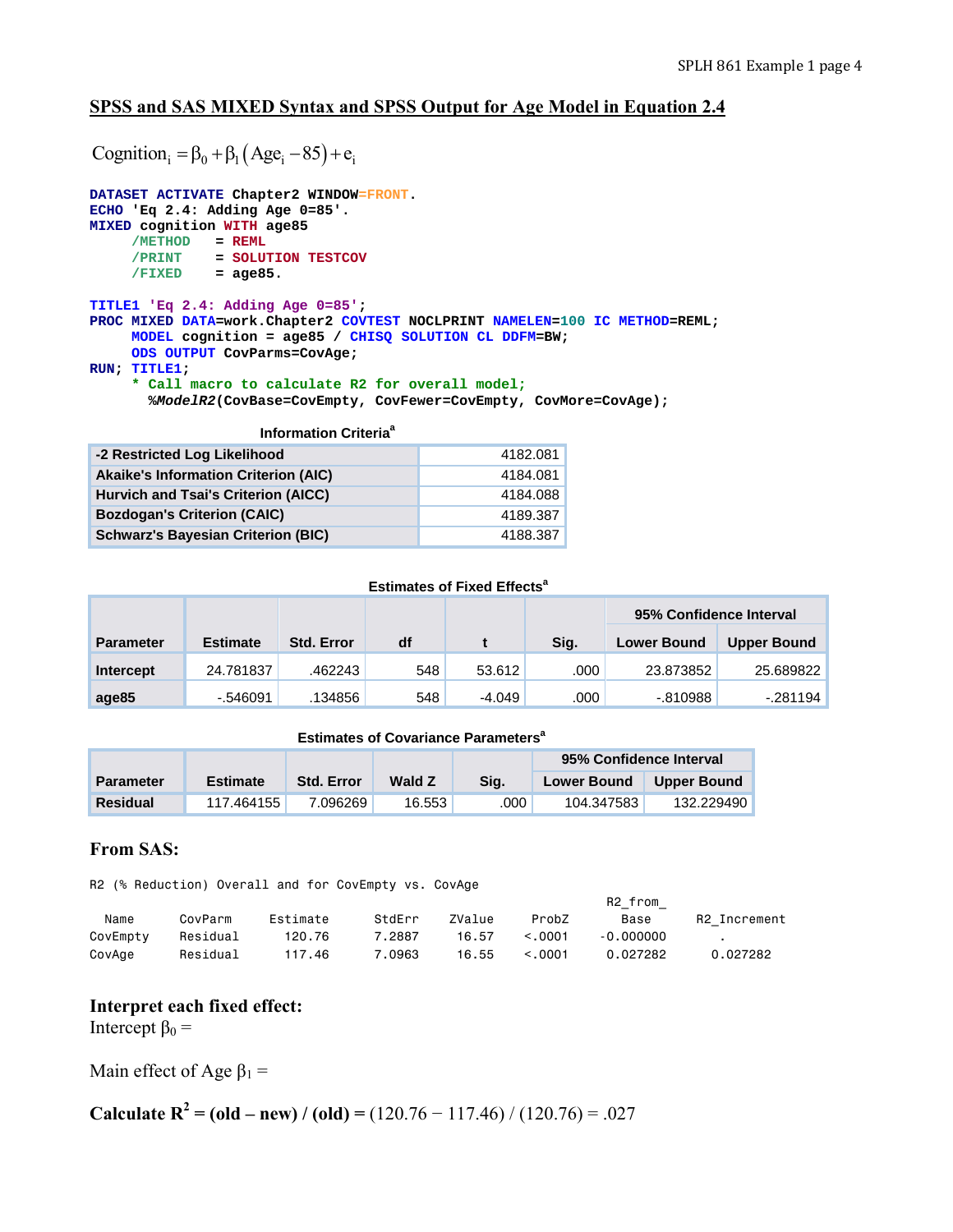# **SPSS and SAS MIXED Syntax and SPSS Output for Grip Strength Model in Equation 2.6**

Cognition  $=\beta_0 + \beta_1 (Age_i - 85) + \beta_2 (Grip_i - 9) + e_i$ 

```
DATASET ACTIVATE Chapter2 WINDOW=FRONT. 
ECHO 'Eq 2.6: Adding Grip 0=9'. 
MIXED cognition WITH age85 grip9 
     /METHOD = REML
 /PRINT = SOLUTION TESTCOV 
 /FIXED = age85 grip9 
 /TEST = "Model R2 Test" age85 1; grip9 1. 
TITLE1 'Eq 2.6: Adding Grip 0=9'; 
PROC MIXED DATA=work.Chapter2 COVTEST NOCLPRINT NAMELEN=100 IC METHOD=REML; 
      MODEL cognition = age85 grip9 / CHISQ SOLUTION CL DDFM=BW; 
      CONTRAST "Model R2 F-Test" age85 1, grip9 1 / CHISQ; 
      ODS OUTPUT CovParms=CovGrip; 
RUN; TITLE1; 
      * Call macro to calculate R2 for overall model;
       %ModelR2(CovBase=CovEmpty, CovFewer=CovAge, CovMore=CovGrip);
```
**Information Criteria<sup>a</sup>** 

| -2 Restricted Log Likelihood                | 4157.480 |
|---------------------------------------------|----------|
| <b>Akaike's Information Criterion (AIC)</b> | 4159.480 |
| Hurvich and Tsai's Criterion (AICC)         | 4159.487 |
| <b>Bozdogan's Criterion (CAIC)</b>          | 4164.784 |
| <b>Schwarz's Bayesian Criterion (BIC)</b>   | 4163.784 |

#### **Estimates of Fixed Effects<sup>a</sup>**

|                  |                 |                   |     |          |      | 95% Confidence Interval |                    |
|------------------|-----------------|-------------------|-----|----------|------|-------------------------|--------------------|
| <b>Parameter</b> | <b>Estimate</b> | <b>Std. Error</b> | df  |          | Sig. | <b>Lower Bound</b>      | <b>Upper Bound</b> |
| Intercept        | 24.700784       | .451880           | 547 | 54.662   | .000 | 23.813152               | 25.588415          |
| age85            | -.417585        | .134046           | 547 | $-3.115$ | .002 | $-680893$               | $-154278$          |
| grip9            | .802482         | .154136           | 547 | 5.206    | .000 | .499710                 | 1.105253           |

#### **Estimates of Covariance Parameters<sup>a</sup>**

|                  |                 |                   |               |      | 95% Confidence Interval |                    |
|------------------|-----------------|-------------------|---------------|------|-------------------------|--------------------|
| <b>Parameter</b> | <b>Estimate</b> | <b>Std. Error</b> | <b>Wald Z</b> | Sia. | <b>Lower Bound</b>      | <b>Upper Bound</b> |
| Residual         | 112.122824      | 6.779776          | 16.538        | .000 | 99.591914               | 126.230405         |

| Test of Contrasts <sup>a</sup> |                      |    |  |      |  |  |  |
|--------------------------------|----------------------|----|--|------|--|--|--|
| <b>Denominator</b>             |                      |    |  |      |  |  |  |
| <b>Source</b>                  | Numerator df         | df |  | Sig. |  |  |  |
| <b>Model R2 Test</b>           | 547<br>22.142<br>00C |    |  |      |  |  |  |

## **From SAS:**

| ---------       |           |           | Contrasts  |         |            | $F^* df = \chi^2$ (as will show instead in STATA) |  |
|-----------------|-----------|-----------|------------|---------|------------|---------------------------------------------------|--|
| Label           | Num<br>DF | Den<br>DF | Chi-Sauare | F Value | Pr > ChiSa | Pr > F                                            |  |
|                 |           |           |            |         |            |                                                   |  |
| Model R2 F-Test |           | 547       | 44.28      | 22.14   | < 0.001    | < 0.001                                           |  |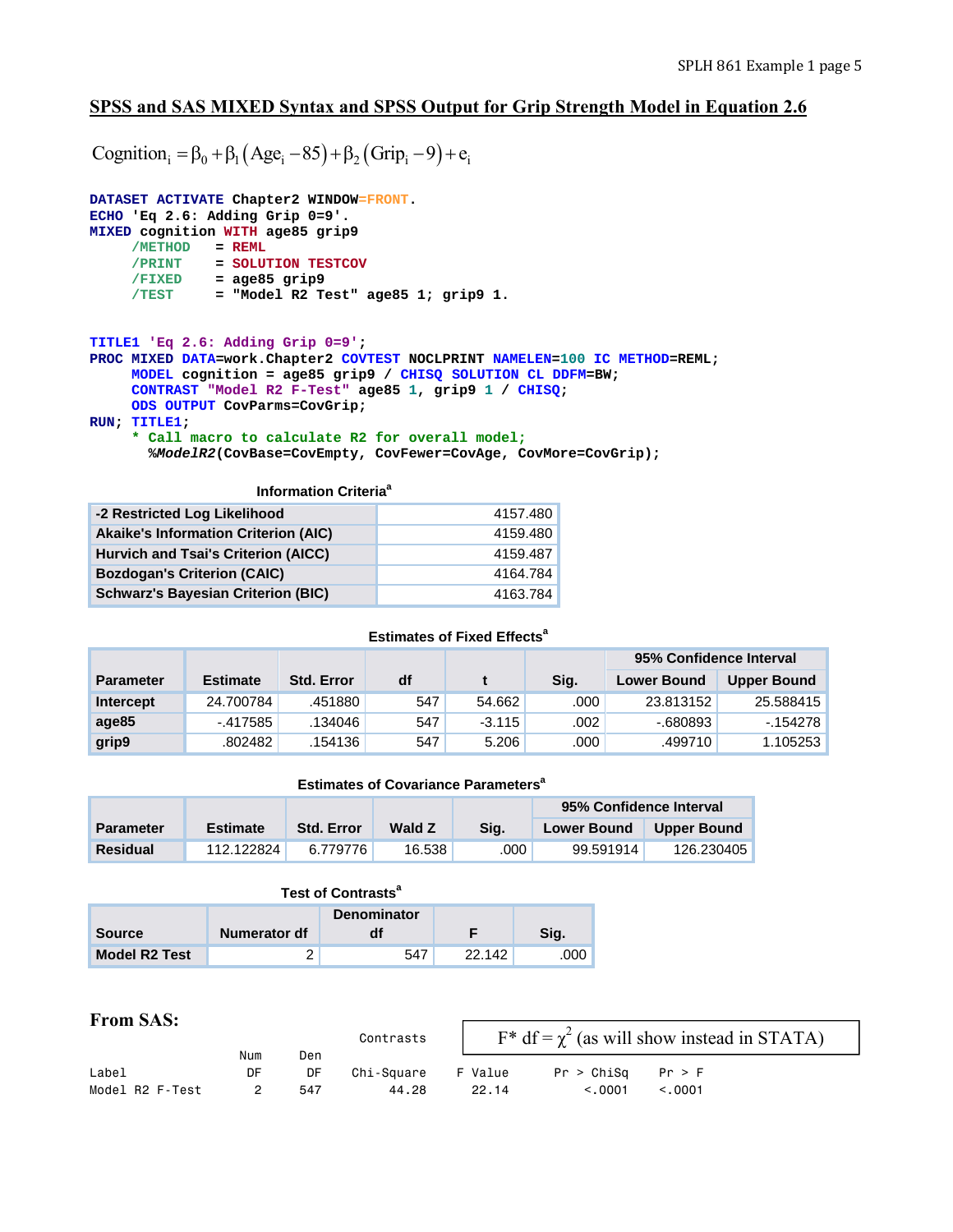R2 (% Reduction) Overall and for CovAge vs. CovGrip

|          |          |          |        |        |         | R2 from     |              |
|----------|----------|----------|--------|--------|---------|-------------|--------------|
| Name     | CovParm  | Estimate | StdErr | ZValue | ProbZ   | Base        | R2 Increment |
| CovEmpty | Residual | 120.76   | 7.2887 | 16.57  | < 0.001 | $-0.000000$ |              |
| CovAge   | Residual | 117.46   | 7.0963 | 16.55  | < 0.001 | 0.027282    |              |
| CovGrip  | Residual | 112.12   | 6.7798 | 16.54  | < 0.001 | 0.071514    | 0.044231     |

### **Interpret each fixed effect:**

Intercept  $β_0 =$ 

Main effect of Age  $\beta_1$  =

Main effect of Grip Strength  $\beta_2$  =

**Calculate R<sup>2</sup>** = (old – new) / (old) =  $(117.46 - 112.12)$  /  $(117.46) = .044$ 

### **SPSS and SAS MIXED Syntax and SPSS Output for Sex (0=M, 1=W) Model in Equation 2.7**

Cognition<sub>i</sub> =  $\beta_0 + \beta_1 (Age_i - 85) + \beta_2 (Grip_i - 9) + \beta_3 (SexMW_i) + e_i$ 

```
DATASET ACTIVATE Chapter2 WINDOW=FRONT. 
ECHO 'Eq 2.7: Adding Sex 0=M 1=W'. 
MIXED cognition WITH age85 grip9 sexMW 
     /METHOD = REML
      /PRINT = SOLUTION TESTCOV 
      /FIXED = age85 grip9 sexMW 
      /TEST = "Intercept for Women" intercept 1 sexMW 1 
      /TEST = "Model R2 Test" age85 1; grip9 1; sexMW 1. 
TITLE1 'Eq 2.7: Adding Sex 0=M 1=W'; 
PROC MIXED DATA=work.Chapter2 COVTEST NOCLPRINT NAMELEN=100 IC METHOD=REML; 
      MODEL cognition = age85 grip9 sexMW / CHISQ SOLUTION CL DDFM=BW; 
      CONTRAST "Model R2 F-Test" age85 1, grip9 1, sexMW 1 / CHISQ; 
      ODS OUTPUT CovParms=CovSex; 
      ESTIMATE "Intercept for Women" intercept 1 sexMW 1 / CL; 
RUN; TITLE1; 
      * Call macro to calculate R2 for overall model;
        %ModelR2(CovBase=CovEmpty, CovFewer=CovGrip, CovMore=CovSex);
```

| Information Criteria <sup>a</sup>           |          |  |  |  |  |  |
|---------------------------------------------|----------|--|--|--|--|--|
| -2 Restricted Log Likelihood                | 4141.117 |  |  |  |  |  |
| <b>Akaike's Information Criterion (AIC)</b> | 4143.117 |  |  |  |  |  |
| Hurvich and Tsai's Criterion (AICC)         | 4143.125 |  |  |  |  |  |
| <b>Bozdogan's Criterion (CAIC)</b>          | 4148.420 |  |  |  |  |  |

**Schwarz's Bayesian Criterion (BIC)** 4147.420

#### **Estimates of Fixed Effects<sup>a</sup>**

|                  |                 |                   |         |          |      | 95% Confidence Interval |                    |
|------------------|-----------------|-------------------|---------|----------|------|-------------------------|--------------------|
| <b>Parameter</b> | <b>Estimate</b> | <b>Std. Error</b> | df      |          | Sia. | <b>Lower Bound</b>      | <b>Upper Bound</b> |
| Intercept        | 26.959431       | .738873           | 546     | 36.487   | .000 | 25.508049               | 28.410812          |
| age85            | -.433772        | .132464           | 546     | $-3.275$ | .001 | -.693973                | $-173571$          |
| grip9            | .546002         | .166277           | 546     | 3.284    | .001 | .219382                 | .872622            |
| sexMW            | $-3.798780$     | .990359           | 546.000 | $-3.836$ | .000 | $-5.744161$             | -1.853399          |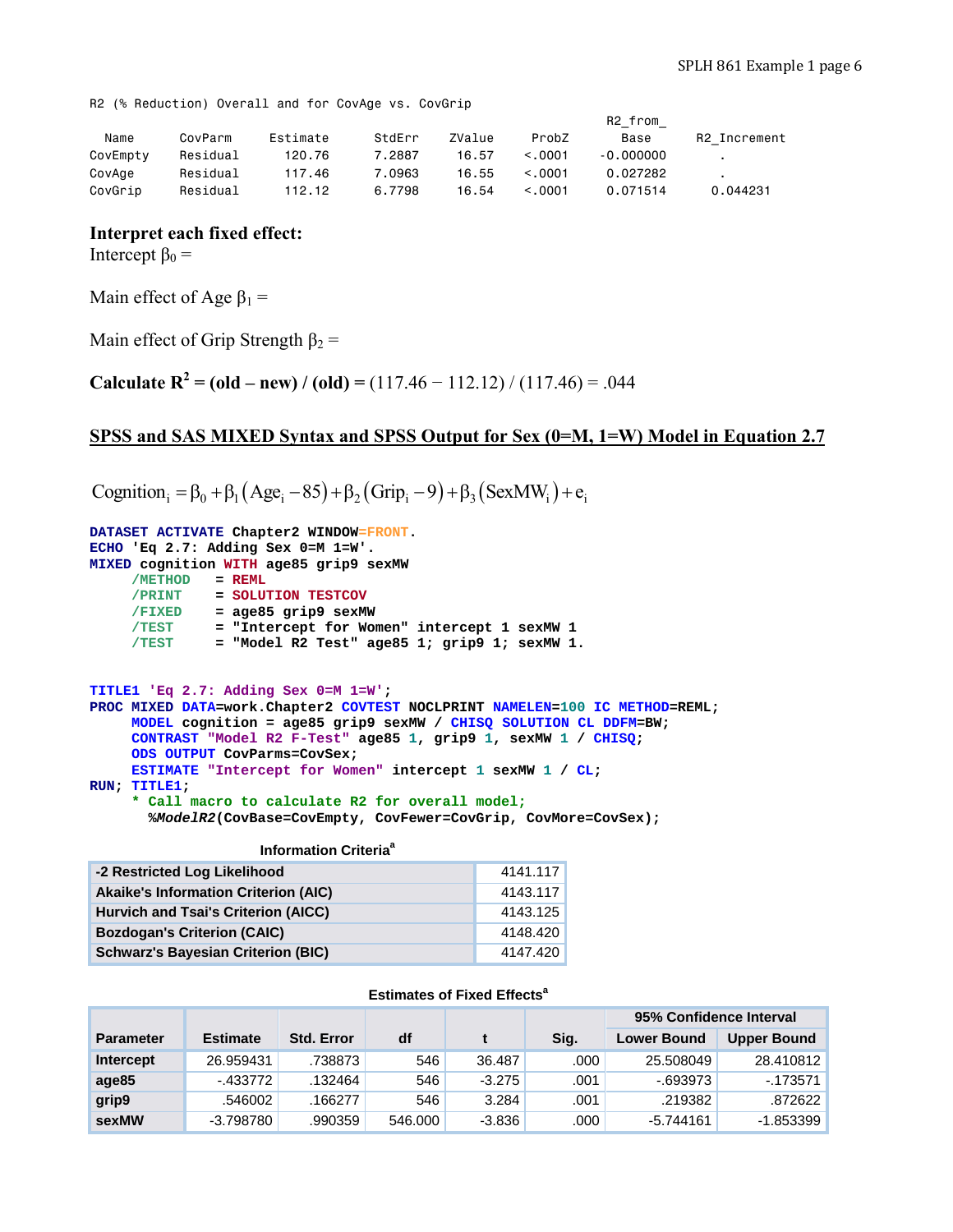|                  |                 |                   |                     |      | 95% Confidence Interval |             |
|------------------|-----------------|-------------------|---------------------|------|-------------------------|-------------|
| <b>Parameter</b> | <b>Estimate</b> | <b>Std. Error</b> | <b>Wald Z</b>       | Sig. | <b>Lower Bound</b>      | Upper Bound |
| <b>Residual</b>  | 109.380697      | 6.620021          | 16.523 <sub>1</sub> | .000 | 97.145710               | 123.156616  |

### **Estimates of Covariance Parameters<sup>a</sup>**

# **Contrast Estimates<sup>a,b</sup>**

|                 |                 |                   |     |                   |        |      | 95% Confidence Interval |             |
|-----------------|-----------------|-------------------|-----|-------------------|--------|------|-------------------------|-------------|
| <b>Contrast</b> | <b>Estimate</b> | <b>Std. Error</b> | df  | <b>Test Value</b> |        | Sia. | <b>Lower Bound</b>      | Upper Bound |
| <b>L1</b>       | 23.160651       | .600349           | 546 |                   | 38.579 | 000  | 21.981374               | 24.339928   |

a. Intercept for Women

| Test of Contrasts <sup>a</sup> |              |     |        |      |  |  |  |
|--------------------------------|--------------|-----|--------|------|--|--|--|
| <b>Denominator</b>             |              |     |        |      |  |  |  |
| <b>Source</b>                  | Numerator df |     |        | Sig. |  |  |  |
| <b>Model R2 Test</b>           |              | 546 | 20.036 | 000. |  |  |  |

# **From SAS:**

R2 (% Reduction) Overall and for CovGrip vs. CovSex

|          |          |          |        |        |         | R2 from     |              |
|----------|----------|----------|--------|--------|---------|-------------|--------------|
| Name     | CovParm  | Estimate | StdErr | ZValue | ProbZ   | Base        | R2 Increment |
| CovEmpty | Residual | 120.76   | 7.2887 | 16.57  | < 0.001 | $-0.000000$ |              |
| CovGrip  | Residual | 112.12   | 6.7798 | 16.54  | < 0.001 | 0.071514    |              |
| CovSex   | Residual | 109.38   | 6.6200 | 16.52  | < 0.001 | 0.094221    | 0.022707     |

# **Interpret each fixed effect:**

Intercept  $β_0 =$ 

Main effect of Age  $\beta_1$  =

Main effect of Grip Strength  $\beta_2$  =

Main effect of Sex  $\beta_3$  =

The intercept for women is calculated from:

**Calculate R<sup>2</sup>** = (old – new) / (old) =  $(112.12 - 109.38)$  /  $(112.12) = .023$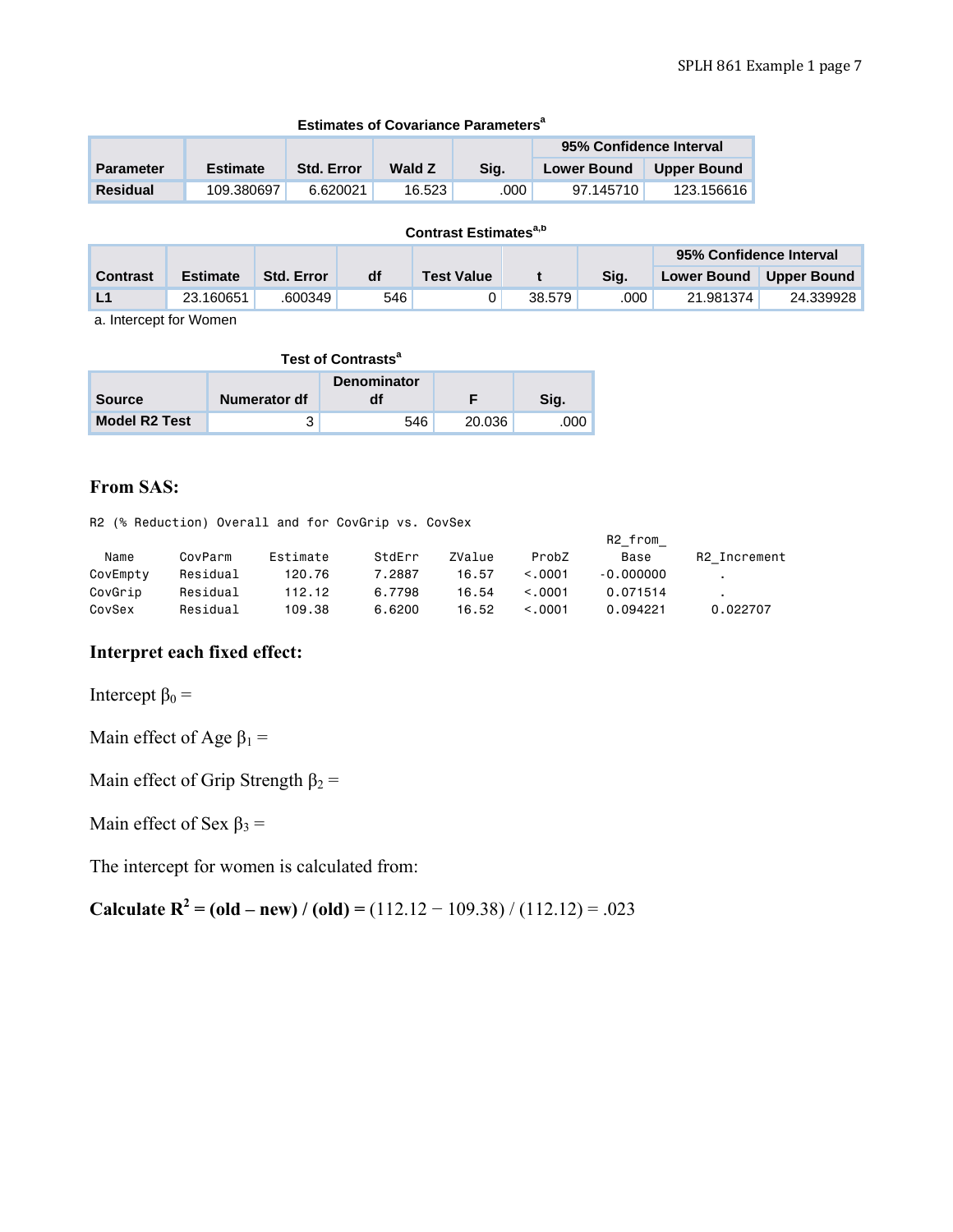## **SPSS and SAS MIXED Syntax and SPSS Output for Dementia Group Model in Equation 2.8**

Cognition  $=\beta_0 + \beta_1 (Age_i - 85) + \beta_2 (Grip_i - 9) + \beta_3 (SexMW_i) + \beta_4 (DemNF_i) + \beta_5 (DemNC_i) + e_i$ 

We can use the model equation to calculate the **dementia group means** for predicted cognition:

Cognition for None =  $\beta_0$ Cognition for Future =  $\beta_0 + \beta_4$ Cognition for Current =  $\beta_0 + \beta_5$ 

We can determine the **differences between the dementia group means** as follows:

None vs. Future = Future – None =  $(\beta_0 + \beta_4) - (\beta_0) = \beta_4$ None vs. Current = Current – None =  $(\beta_0 + \beta_5) - (\beta_0) = \beta_5$ Future vs. Current = Current – Future =  $(\beta_0 + \beta_5) - (\beta_0 + \beta_4) = \beta_5 - \beta_4 = -\beta_4 + \beta_5$ 

**These values are then requested via the SPSS TEST and SAS ESTIMATE statements below…** 

```
DATASET ACTIVATE Chapter2 WINDOW=FRONT. 
ECHO 'Eq 2.8: Adding Dementia Group' 
      + ', Using Manual Group Contrasts so Reference=None'. 
MIXED cognition WITH age85 grip9 sexMW demNF demNC 
     /METHOD = REML 
      /PRINT = SOLUTION TESTCOV 
      /FIXED = age85 grip9 sexMW demNF demNC 
 /TEST = "Model R2 F-Test" age85 1; grip9 1; sexmw 1; demNF 1; demNC 1 
 /TEST = "Omnibus F-Test for Dementia Group" demNF 1; demNC 1 
 /TEST = "Intercept for None Group" intercept 1 demNF 0 demNC 0 
 /TEST = "Intercept for Future Group" intercept 1 demNF 1 demNC 0 
     /TEST = "Intercept for Current Group" intercept 1 demNF 0 demNC 1 
    TEST = "None vs Future Group"<br>TEST = "None vs Current Group"
             = "None vs Current Group"
     /TEST = "Future vs Current Group" demNF -1 demNC 1. 
TITLE1 'Eq 2.8: Adding Dementia Group'; 
TITLE2 'Using Manual Group Contrasts so Reference=None'; 
PROC MIXED DATA=work.Chapter2 COVTEST NOCLPRINT NAMELEN=100 IC METHOD=REML; 
     MODEL cognition = age85 grip9 sexMW demNF demNC / CHISQ SOLUTION CL DDFM=BW; 
     ODS OUTPUT CovParms=CovDem; 
     CONTRAST "Model R2 F-Test" age85 1, grip9 1, sexmw 1, demNF 1, demNC 1 / CHISQ; 
     CONTRAST "Omnibus F-Test for Dementia Group" demNF 1, demNC 1 / CHISQ; 
      * Request group means (hold age=85, grip=9, men);
     ESTIMATE "Intercept for None Group" intercept 1 demNF 0 demNC 0 / CL; 
     ESTIMATE "Intercept for Future Group" intercept 1 demNF 1 demNC 0 / CL; 
     ESTIMATE "Intercept for Current Group" intercept 1 demNF 0 demNC 1 / CL; 
      * Request group differences;
     ESTIMATE "None vs. Future Group" demNF 1 demNC 0 / CL; 
     ESTIMATE "None vs. Current Group" demNF 0 demNC 1 / CL; 
     ESTIMATE "Future vs. Current Group" demNF -1 demNC 1 / CL; 
RUN; TITLE1; TITLE2; 
      * Call macro to calculate R2 for overall model;
       %ModelR2(CovBase=CovEmpty, CovFewer=CovSex, CovMore=CovDem);
```
**Information Criteria<sup>a</sup>** 

| -2 Restricted Log Likelihood                | 4016.269 |
|---------------------------------------------|----------|
| <b>Akaike's Information Criterion (AIC)</b> | 4018.269 |
| Hurvich and Tsai's Criterion (AICC)         | 4018.276 |
| <b>Bozdogan's Criterion (CAIC)</b>          | 4023.568 |
| <b>Schwarz's Bayesian Criterion (BIC)</b>   | 4022.568 |